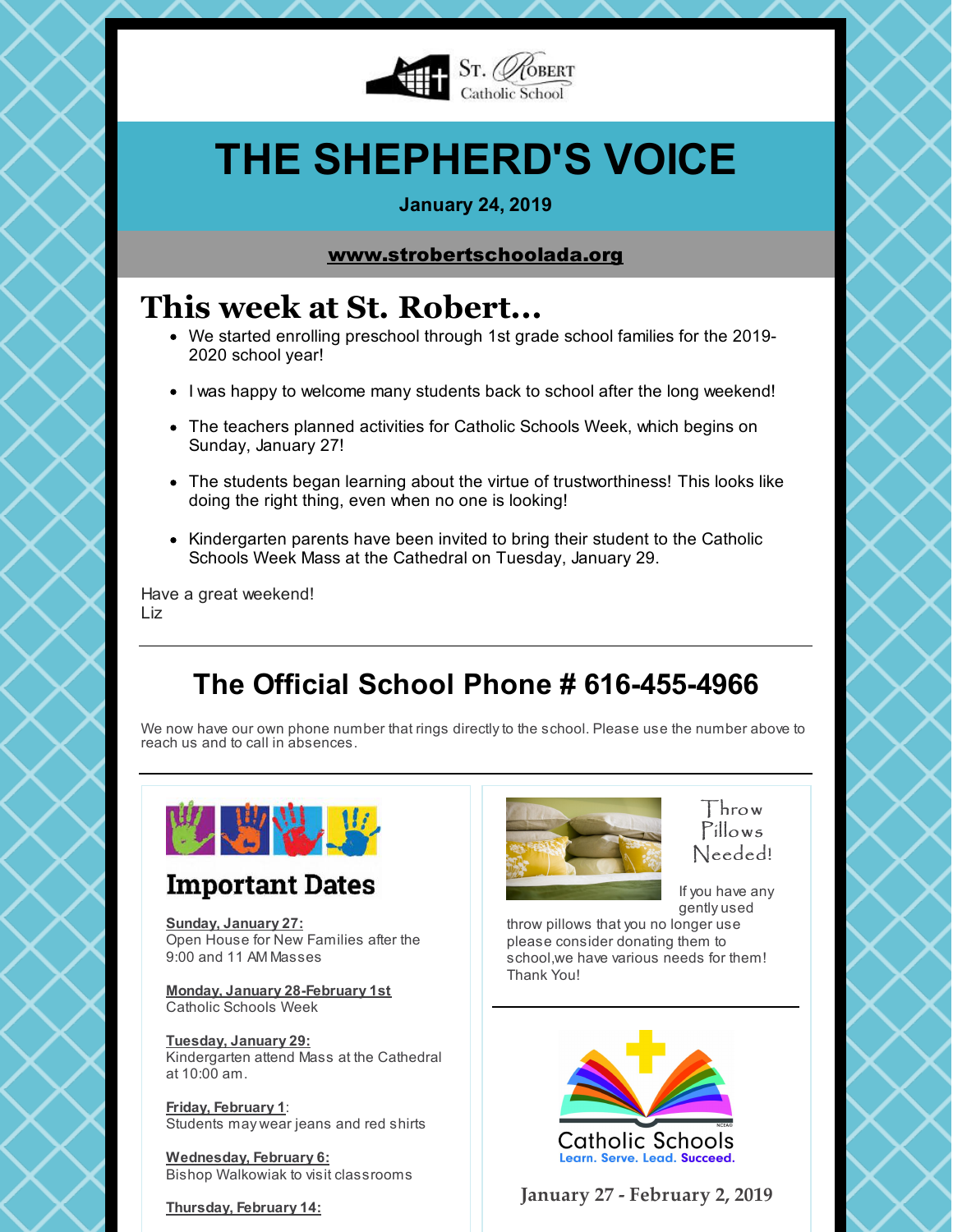Valentine's Day Parties; Teachers will send more info home!

- Preschool 10-10:45 am
- Kindergarten 2:00-2:45 pm

**February 18-19:** NO SCHOOL-Mid-winter break

### School Hours

#### AM Preschool **8:00-11:00 a.m.** PM Preschool **12:00-3:00 p.m.**

• Lunch bunch 11 am-12 pm

### Kindergarten **8:00 a.m.-3:00 p.m.**

• Lunch/Recess 11-11:50 am

After School Care 3-6 p.m.

### **DON'T FORGET TO SEND IN YOUR REGISTRATION!**

You should have received your registration home with your child in the past week. Registration will open up to the public on January 25 so make sure to save your spot!

# OPEN HOUSE for all new perspective families!

Please share the information below with your family & friends.





Box Tops Classroom Contest

Next week we join Catholic schools across the nation to celebrate our Catholic faith and our schools! Each day will have a theme with an activity for our students.

### **Monday - Faith in our Community**

Coins for Kids; Collection info sent home from the Grand Rapids Right to Life. See info below

### **Tuesday - Faith in our Students**

- Kindergarten attend Mass with other Diocese of GR students at the Cathedral.
- Popcorn Day!

#### **Wednesday - Faith in our Parents**

We appreciate your sacrifices to send your children St. Robert Catholic School.

#### **Thursday - Faith in our Parish**

Special prayers of appreciation for our Priests, Parish Staff, and Parishioners.

#### **Friday - Faith in God**

- Live boldly. Love big. Pass it
- on. **Students may wear jeans & red shirts!**





### **Due February 1st!**

A family directory is in the works! You should have received a form last week or you can print the one below to fill out the information you would like made available. You will have the ability to opt out If you choose but please know your name only will still be listed.